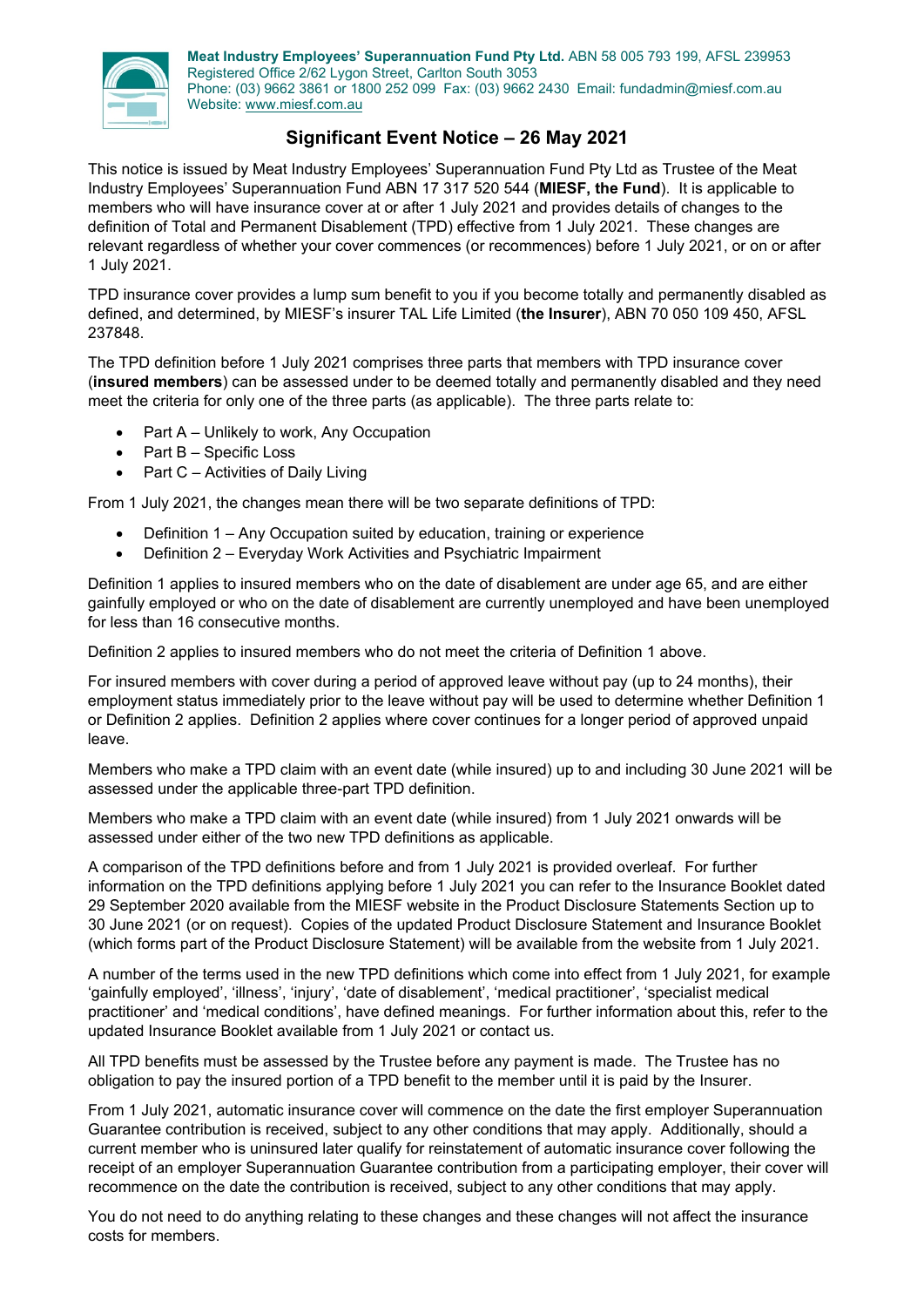| <b>TPD Definitions</b>                                                                                                                                                                                                                                                                                                                                                                                                                                                                                                                             |                                                                                                                                                                                                                                                                                                                                                                                                                                                                                                                                                                                                                                                                                                                                              |                                                                                                                                                                                                                                                                                                                                            |                                                                                                                                                                                                                                                                                                                                                                                                                                                                                                                                                                                                                                                                                                                                                                                                                                                                                                                                                                                                                                                                                                                                                                                                                                                                                                                                                                                                                                                                                                                                                                                                                                                                          |  |
|----------------------------------------------------------------------------------------------------------------------------------------------------------------------------------------------------------------------------------------------------------------------------------------------------------------------------------------------------------------------------------------------------------------------------------------------------------------------------------------------------------------------------------------------------|----------------------------------------------------------------------------------------------------------------------------------------------------------------------------------------------------------------------------------------------------------------------------------------------------------------------------------------------------------------------------------------------------------------------------------------------------------------------------------------------------------------------------------------------------------------------------------------------------------------------------------------------------------------------------------------------------------------------------------------------|--------------------------------------------------------------------------------------------------------------------------------------------------------------------------------------------------------------------------------------------------------------------------------------------------------------------------------------------|--------------------------------------------------------------------------------------------------------------------------------------------------------------------------------------------------------------------------------------------------------------------------------------------------------------------------------------------------------------------------------------------------------------------------------------------------------------------------------------------------------------------------------------------------------------------------------------------------------------------------------------------------------------------------------------------------------------------------------------------------------------------------------------------------------------------------------------------------------------------------------------------------------------------------------------------------------------------------------------------------------------------------------------------------------------------------------------------------------------------------------------------------------------------------------------------------------------------------------------------------------------------------------------------------------------------------------------------------------------------------------------------------------------------------------------------------------------------------------------------------------------------------------------------------------------------------------------------------------------------------------------------------------------------------|--|
| TPD definitions to 30 June 2021                                                                                                                                                                                                                                                                                                                                                                                                                                                                                                                    |                                                                                                                                                                                                                                                                                                                                                                                                                                                                                                                                                                                                                                                                                                                                              |                                                                                                                                                                                                                                                                                                                                            | New TPD definitions from 1 July 2021                                                                                                                                                                                                                                                                                                                                                                                                                                                                                                                                                                                                                                                                                                                                                                                                                                                                                                                                                                                                                                                                                                                                                                                                                                                                                                                                                                                                                                                                                                                                                                                                                                     |  |
| TPD means the insured member, in the Insurer's<br>opinion:                                                                                                                                                                                                                                                                                                                                                                                                                                                                                         |                                                                                                                                                                                                                                                                                                                                                                                                                                                                                                                                                                                                                                                                                                                                              | TPD means either Definition 1 or Definition 2 as applicable<br>to the insured member based on the following criteria:                                                                                                                                                                                                                      |                                                                                                                                                                                                                                                                                                                                                                                                                                                                                                                                                                                                                                                                                                                                                                                                                                                                                                                                                                                                                                                                                                                                                                                                                                                                                                                                                                                                                                                                                                                                                                                                                                                                          |  |
| is under the care of and following the advice of a<br>medical practitioner; and<br>has suffered ill-health (whether physical or<br>$\overline{\phantom{a}}$<br>mental) that makes it unlikely that the member<br>will engage in gainful employment for which they<br>are reasonably qualified by education, training or<br>experience; and<br>meets one of Part A, Part B or Part C below, as<br>applicable (refer to the Insurance Booklet dated<br>29 September 2020 for the criteria used by the<br>Insurer to determine the relevant Part(s)): |                                                                                                                                                                                                                                                                                                                                                                                                                                                                                                                                                                                                                                                                                                                                              | Definition 1 applies to insured members who on the date of<br>disablement are under age 65 and are:<br>gainfully employed, or<br>٠<br>currently unemployed and have been unemployed<br>$\bullet$<br>for less than 16 consecutive months.<br>Definition 2 applies to insured members who do not meet<br>the criteria of Definition 1 above. |                                                                                                                                                                                                                                                                                                                                                                                                                                                                                                                                                                                                                                                                                                                                                                                                                                                                                                                                                                                                                                                                                                                                                                                                                                                                                                                                                                                                                                                                                                                                                                                                                                                                          |  |
| Part A-<br><b>Unlikely to</b><br>work, Any<br>Occupation                                                                                                                                                                                                                                                                                                                                                                                                                                                                                           | solely because of a specified<br>i)<br>medical condition (as defined in<br>the insurance policy) has been<br>absent from their employment or<br>has been continuously unable to<br>accept employment from the date<br>of disablement; or<br>solely because of illness or injury<br>ii)<br>has been absent from their<br>employment or has been<br>continuously unable to accept<br>employment for at least 3<br>consecutive months from the date<br>of disablement;<br>and:<br>iii) having provided proof to the<br>Insurer's satisfaction, is disabled<br>to such an extent to render them<br>unlikely to ever again be engaged<br>in any occupation for which they<br>are reasonably suited by their<br>education, training or experience. | <b>Definition 1</b><br>Any<br>Occupation<br>suited by<br>education,<br>training or<br>experience                                                                                                                                                                                                                                           | In the Insurer's opinion (having regard to<br>factors stated in the insurance policy), solely<br>and directly as a result of illness or injury, the<br>member:<br>a. has been continuously absent from<br>engaging in their occupation and any<br>other occupation for an uninterrupted<br>period of at least 6 consecutive months<br>immediately following their date of<br>disablement and continuing up to the<br>date the Insurer forms its opinion;<br>b. is regularly attending and under the<br>ongoing and appropriate care and<br>treatment of a medical practitioner<br>including compliance with regular advice<br>and treatment given by that medical<br>practitioner, continuing up to the date the<br>Insurer forms its opinion;<br>has exhausted all reasonable treatment<br>C.<br>options (medical or otherwise) and is not<br>expected to attain any further<br>improvement or recovery from the illness<br>or injury; and<br>d. is disabled to such an extent they will be<br>unable to ever again work in any<br>occupation for which they:<br>at the end of the 6 consecutive<br>i)<br>month period* immediately following<br>the date of disablement and by the<br>time the Insurer forms its opinion,<br>are reasonably suited by their<br>education, training or experience;<br>and<br>ii)<br>can be expected within a<br>reasonable period following the time<br>the Insurer forms its opinion to<br>become reasonably suited by their<br>education, training or experience.<br>* The 6 month period does not apply where the<br>member is suffering one or more of the specified<br>medical conditions (as defined in the insurance<br>policy). |  |